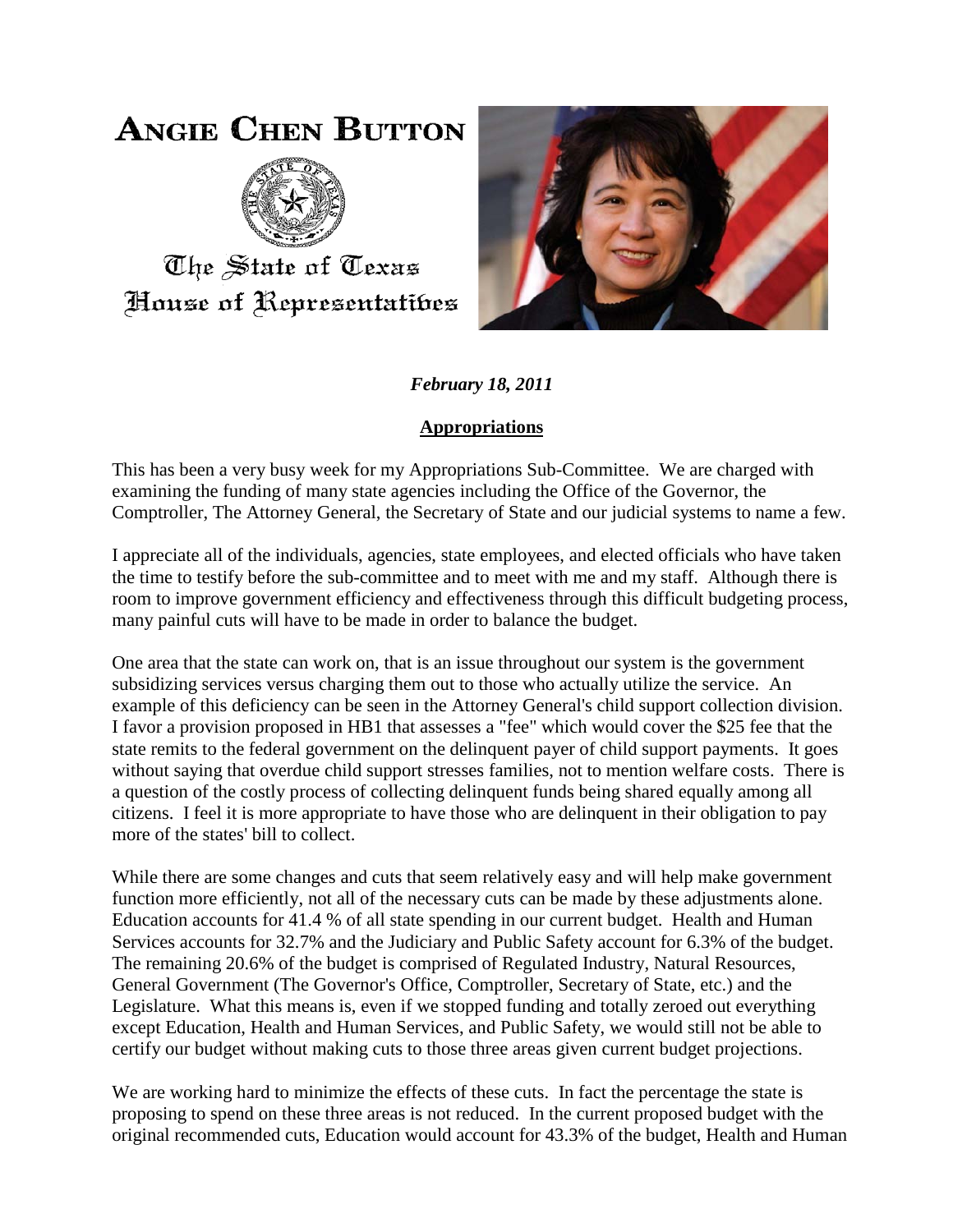Services 31.6% and the Judiciary and Public Safety would account for 7.1%. I appreciate all of you communicating with me during this difficult time about your individual needs and concerns and I promise I will do my best to ensure we pass a fair and balanced budget.



**Here I am discussing the budget with Attorney General Greg Abbott before our 7:00 AM hearing.**

## **Redistricting**

Thursday, the state of Texas received the 2010 census data. The data is currently being verified and loaded onto our systems so we can begin taking a real look at how the districts will be laid out. We do know that the population of the State of Texas grew by 20.6% between 2000 and 2010. Because of this growth, there will be several changes to current districts.

## **Friendly Faces from Home**

I was pleased to see Bill Sproull, President & CEO of both the Richardson Chamber of Commerce and Metroplex Technology Business Council. Paul Mayer, CEO of the Garland Chamber of Commerce and Board Member of the Texas Workforce Investment Council, was also in town this week. Dr. David Daniel, President of UT Dallas, was in Austin advocating for UTD. I enjoyed meeting with all of them to discuss technology, economic development, and higher education issues.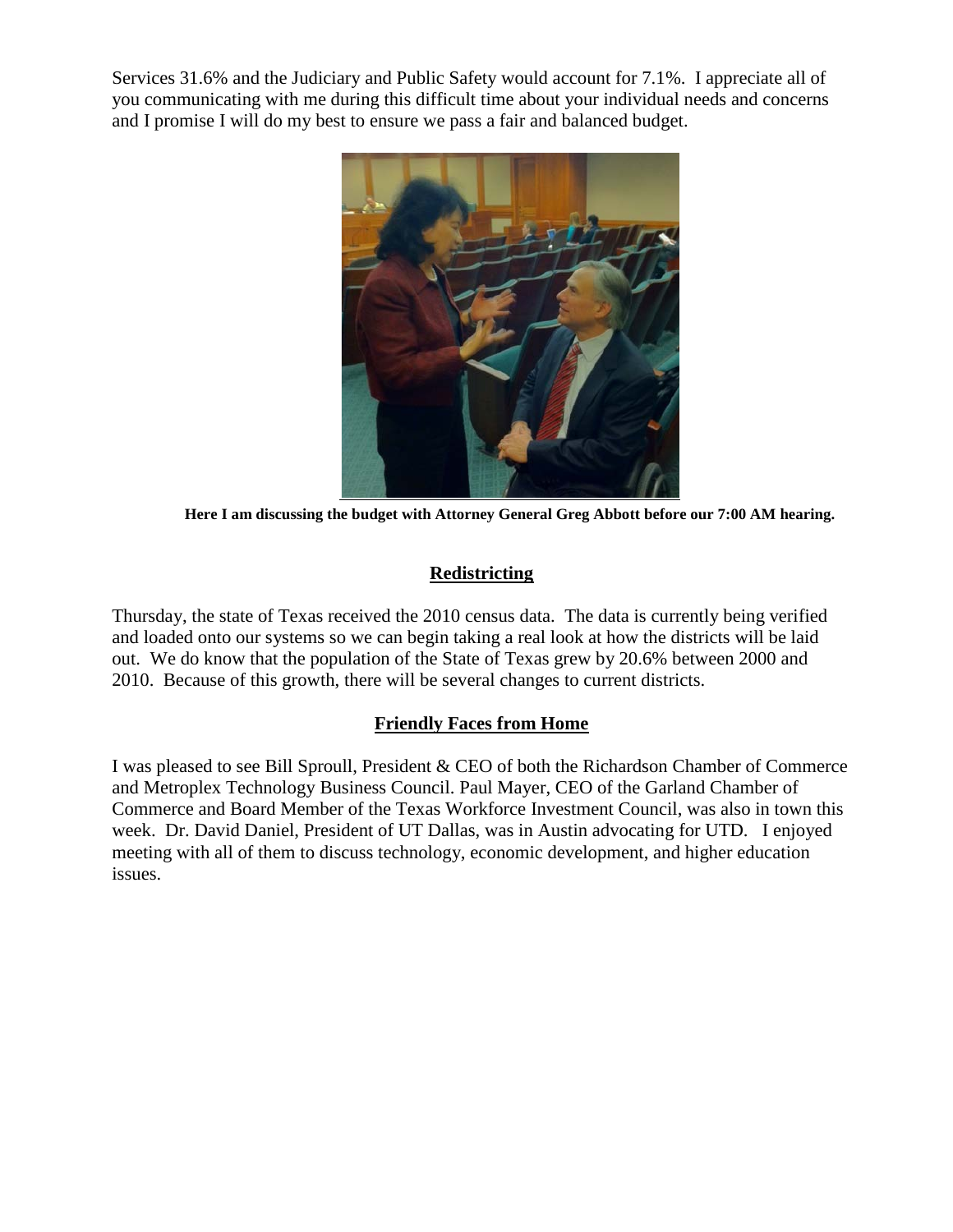

**Pictured to my right is Jackie Davis, a Garland teacher and member of my Education roundtable.**



**Carolyn Johnson, Joyce Gibson, of Richardson, and Chandra Henson visited with me this week representing local credit unions.**